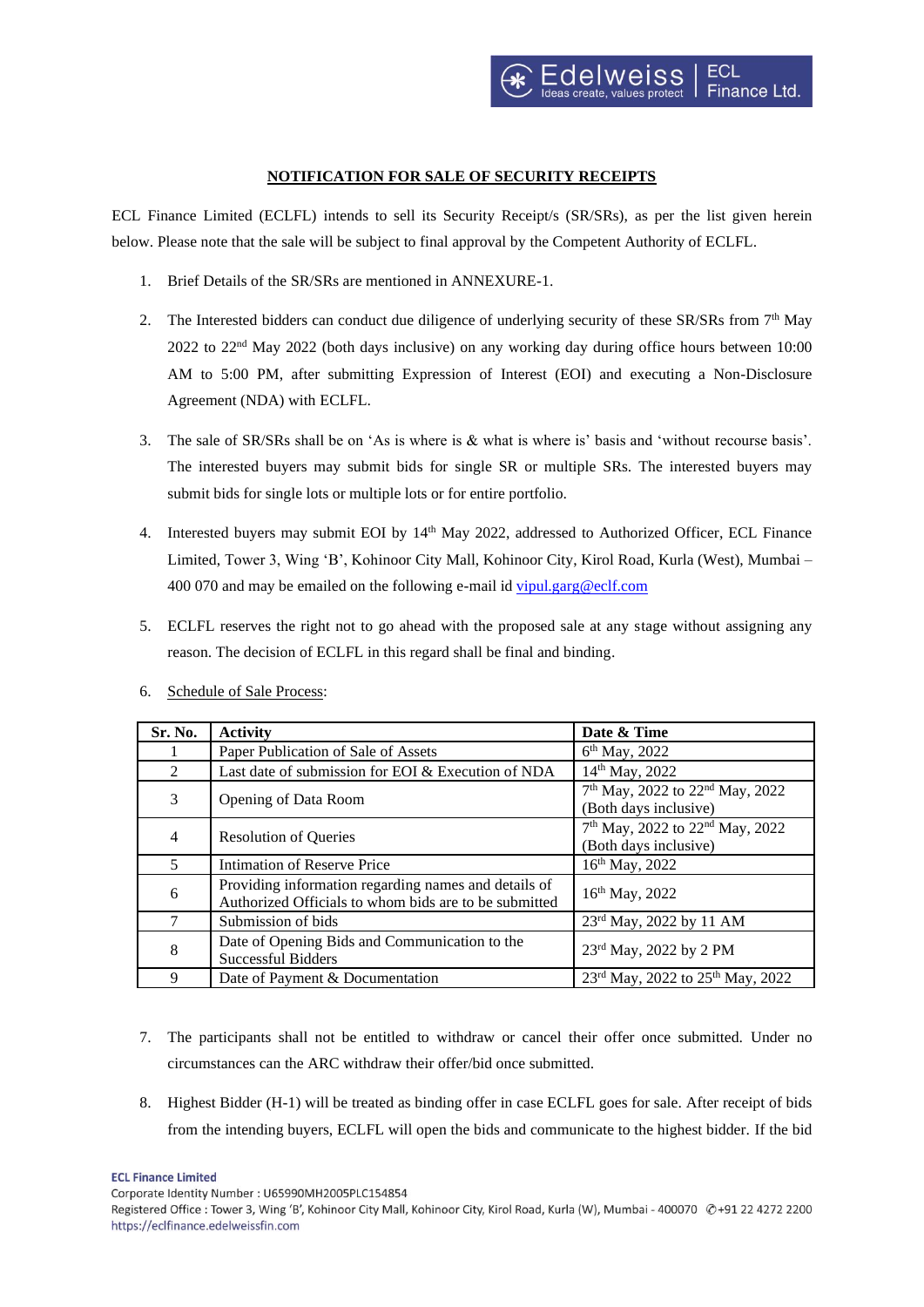is received at the portfolio level, the reserve price shall be the sum of the reserve price of all the assets. It is clarified that in case of bid at portfolio level, the bidder is not required to allocate price against each and every Stressed Assets / Lots.

- 9. ECLFL reserves the right to negotiate for further improvement of the offer price with the highest bidder and may negotiate further improvement at its sole discretion with the highest Bidder. After negotiations with the highest bidder/s and subject to approval from Competent Authority of ECLFL, ECLFL shall declare successful bidder with whom necessary formalities in respect of transfer of SR/SRs will be complied with by following a due process of law.
- 10. The highest bidder on being accepted/confirmed as the successful bidder by the Competent Authority, the Highest bidder would have to pay the purchase consideration and to complete the necessary formalities of the trade in respect of transfer of SR/SRs.
- 11. The interested eligible buyers may contact the below mentioned officers of ECLFL for the necessary details of the accounts for the purpose of due diligence on these SR/SRs. The related information may be obtained after having executed a Non-Disclosure Agreement with ECLFL.

The details of the contact persons are:

## **Name:** Vipul Garg

Address: Tower 3, Wing 'B', Kohinoor City Mall, Kohinoor City, Kirol Road, Kurla (West), Mumbai – 400 070

**Phone:** +91 99670 47850

**Email ID:** [vipul.garg@eclf.com](mailto:vipul.garg@eclf.com)

\_\_\_\_\_\_\_\_\_\_\_\_\_\_\_\_\_\_\_\_\_\_\_\_\_\_\_\_\_\_\_

For ECL Finance Limited Sd/-

(Authorized Signatory)